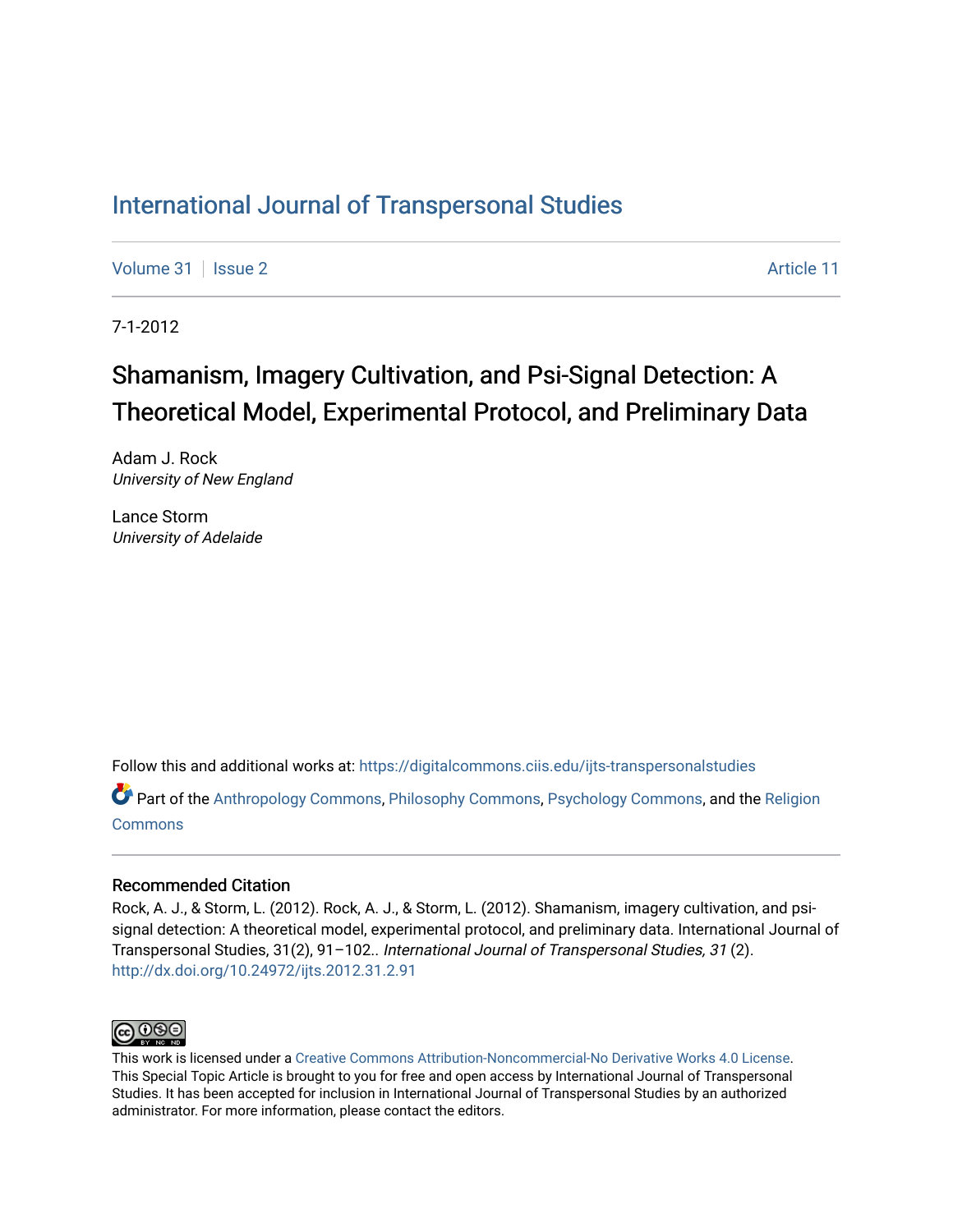# Shamanism, Imagery Cultivation, and Psi-Signal Detection: A Theoretical Model, Experimental Protocol, and Preliminary Data

# Cover Page Footnote

Historically, transpersonal experience has been linked to paranormal or anomalous experience (i.e., psi, such as telepathy, psychokinesis, clairvoyance). In parapsychology, the Ganzfeld (i.e., a homogeneous visual and auditory field) is arguably the most widely used ostensibly psiconducive technique. However, one area of shared interest in parapsychology and transpersonal psychology is shamanic experience (see Daniels, 2005). Based on anthropological and parapsychological claims concerning alleged psi effects during shamanic practices, we (Storm & Rock, 2009a) proposed an imagery cultivation (IC) model, which encourages ostensibly psi-conducive cognitive activity during a shamanic-like journeying procedure rather than the mental quietude promoted by the Ganzfeld noise-reduction model. In this paper we outline our IC model and describe an experimental protocol designed to test that model. Our recent empirical tests of the model (Rock, Storm, Harris, & Friedman, 2012; Storm & Rock, 2009b) are also reviewed. Finally, various directions for future research are proposed.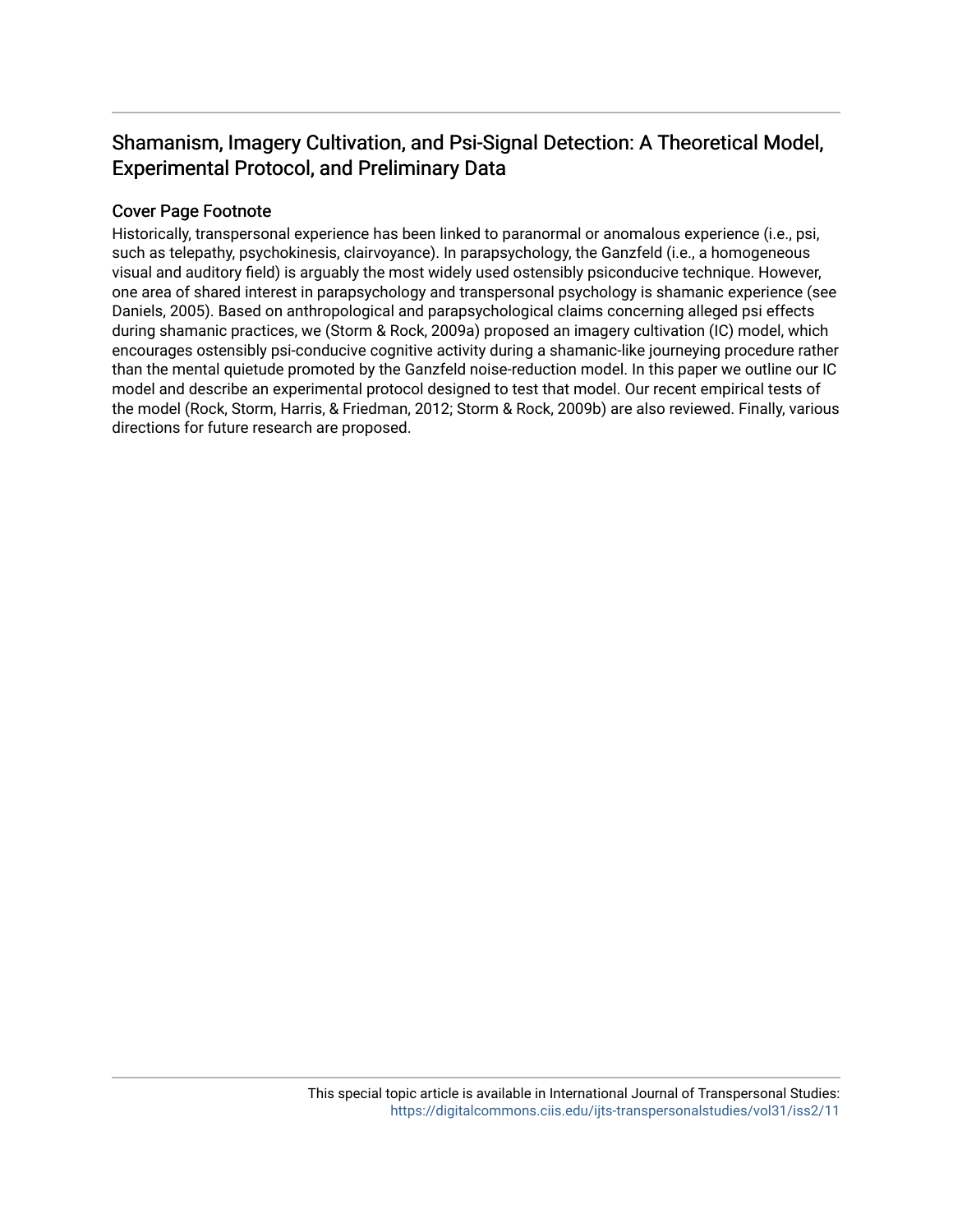# **Shamanism, Imagery Cultivation, and Psi-Signal Detection: A Theoretical Model, Experimental Protocol, and Preliminary Data**

*Adam J. Rock* University of New England Armidale, NSW, Australia

*Lance Storm* University of Adelaide Adelaide, SA, Australia

Historically, transpersonal experience has been linked to paranormal or anomalous experience (i.e., psi, such as telepathy, psychokinesis, clairvoyance). In parapsychology, the *Ganzfeld* (i.e., a homogeneous visual and auditory field) is arguably the most widely used ostensibly psiconducive technique. However, one area of shared interest in parapsychology and transpersonal psychology is *shamanic experience* (see Daniels, 2005). Based on anthropological and parapsychological claims concerning alleged psi effects during shamanic practices, we (Storm & Rock, 2009a) proposed an *imagery cultivation* (IC) model, which encourages ostensibly psi-conducive cognitive activity during a shamanic-like journeying procedure rather than the mental quietude promoted by the Ganzfeld noise-reduction model. In this paper we outline our IC model and describe an experimental protocol designed to test that model. Our recent empirical tests of the model (Rock, Storm, Harris, & Friedman, 2012; Storm & Rock, 2009b) are also reviewed. Finally, various directions for future research are proposed.

# **Keywords:** *Ganzfeld, imagery cultivation, parapsychology, psi, shamanic-like journeying, shamanism*

Bem and Honorton (1994) stated that,<br>"Historically, psi has often been associated with<br>meditation, hypnosis, dreaming, and other<br>naturally occurring or deliberately induced altered "Historically, psi has often been associated with meditation, hypnosis, dreaming, and other naturally occurring or deliberately induced altered states of consciousness" (p. 5). Arguably, the dominant methodological paradigm in this context is the *Ganzfeld* ("total field"), which, in a general sense, is a "homogeneous perceptual environment" (Bem, 1993, p. 102). More specifically, the *Ganzfeld procedure* is characterized by an undifferentiated visual and auditory field. The visual field is induced when the percipient views a red light through halved translucent ping-pong balls. In contrast, the auditory field is created when the percipient is exposed to stereophonic monotonous hissing referred to as *white* or *pink noise* (Bem, 1993).

The Ganzfeld philosophy is underpinned by what is referred to as the *noise reduction model*  (Honorton, 1974, 1993). This model conceptualizes psi (i.e., paranormal effects, such as telepathy, clairvoyance, psychokinesis) as a weak cognitive signal usually masked by internal cognitive and external "noise." Theoretically, by modifying the "signal-to-noise ratio" (i.e., reducing the noise), using the Ganzfeld procedure, the presumed psi information could be better detected. Consequently, as a stimulus condition whereby a "sender" (agent) is

instructed to "psychically communicate" (Milton & Wiseman, 1999, p. 387) a target picture or movie-film to an isolated "receiver" (percipient) who is exposed to *homogeneous sensory stimulation*, the Ganzfeld is typically regarded as inducing a psi-conducive<sup>1</sup> altered state of consciousness (ASC).2

The question has been posed, "Do ostensibly psi-conducive stimulus conditions such as the Ganzfeld actually facilitate psi?" In response to that question, Braud (2005) has noted that:

it is not yet clear to what extent any psi manifested in such conditions might be attributable to psienhancing properties of the conditions themselves or to various sampling, demand characteristics, or experimenter effects. In addressing this issue, much more trenchant analyses seem to be in order, rather than taking it for granted that these conditions actually *facilitate* psi. (p. 48)

Scimeca, Boca, and Ianuzzo (2001) have questioned the ostensible psi-conduciveness of the Ganzfeld. More specifically, they noted the failure of independent and neutral scientists to replicate statistically significant Ganzfeld results. Moreover, they reviewed three Ganzfeld meta-analyses and concluded

**Shamanism, Imagery Cultivation, and Psi-Signal** *International Journal of Transpersonal Studies* 91 *International Journal of Transpersonal Studies*, *31*(2), 2012, pp. 91-102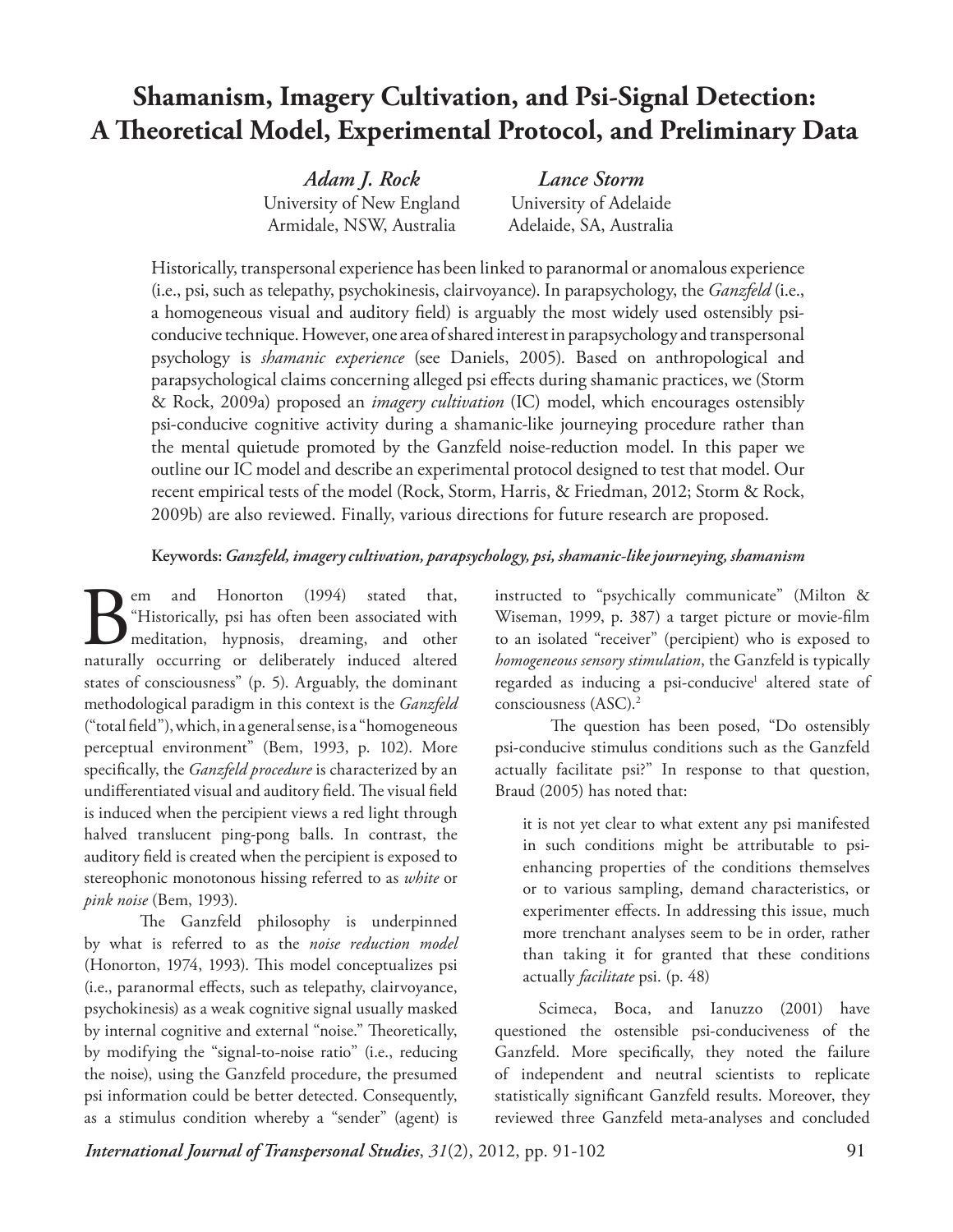that the application of meta-analysis "to synthesize and explain the results of this area of research has been flawed by a misinterpretation of its indices" (p. 13). Consequently, it may be useful to empirically test other stimulus conditions that are ostensibly psi-conducive. In this context, it is noteworthy that psi effects associated with shamanic practices have been reported extensively in the anthropological and psychological literature (e.g., Krippner, 1984; Nelson, Jahn, Dunne, Dobyns, & Bradish, 1998; Nelson & Radin, 2003; Saklani, 1988). The discussion will return to this theme later after a definition of the term *shamanism* has been offered.

### **What is Shamanism?**

The key definitional elements of the term shamanism<br>have been a subject of much debate amongst scholars (Silverman, 1969). In an early attempt at operationalization, Boyer, Klopfer, Brawer, and Kawai (1964) asserted that a shaman "refers only to those individuals who arrogate to themselves supernatural power and who are accorded the shamanistic status by their cultural mates" (p. 173). However, Klopfer and Boyer (1961) contended that due to variability regarding the opinions and values of societal members over time, it is often problematic distinguishing between shamans and practitioners who are devoid of supernatural abilities yet diagnose and treat illnesses with culturally sanctioned rituals and medicines. In comparison, pseudo-shamans may be defined as "persons who are accorded the status but themselves deny possession of power, or group members who claim to be shamans but who are disbelieved by other members of their society" (Boyer et al., 1964, p. 173).

In contrast, Dobkin de Rios and Winkelman (1989) defined shamans as "those practitioners of ecstasy in hunting and gathering societies of the world who utilize trance states and engage in healing and divination" (p. 2). The preceding definition locates the shaman in a specific cultural milieu. Nevertheless, "trance states" may be criticized as a general term that fails to denote a precise phenomenological content.

Moreover, the fundamentals of Hultkrantz's (1973) definition of shamanism have been clearly demarcated by Wright (1989) as follows:

(1) "The shaman establishes contact with the supernatural world" (Hultkrantz, 1973, p. 31). Many scholars (e.g., Eliade, 1964; Heinze, 1991; Ripinsky-Naxon, 1993) concurred that "contact" occurs via ASCs, "particularly those ASCs involving *ecstatic journeying*, (i.e., *soul flight* or *out-of-body experience*)" (Krippner, 2002, p. 966, emphasis

in original). In shamanic cosmology, the "upper world" and "lower world" (Heaven or Sky, and the Underworld or Land of the Dead, respectively; Doore, 1989) intersect with the Middle World (Earth; Harner, 1987).<sup>3</sup>

(2) "The shaman is the intermediary between the human group and the supernaturals" (Hultkrantz, 1973, p. 33). The shaman performs a social-role function by entering a shamanic state on behalf of the social group and subsequently interpreting the phenomenological content of that state for the benefit of his or her community (Noll, 1983; Wright, 1989).

(3) "The shaman receives his inspiration from his guardian or helping spirits" (Hultkrantz, 1973, p. 38). While "journeying" through the "geography" of the Upper and Lower Worlds, the shaman may possess anthropomorphic and animalistic spirit guides that assist in his or her travels (Kalweit, 1988; Wright, 1989).

(4) "The shaman has ecstatic experiences" (Hultkrantz, 1973, p. 41). Shamanic states are often associated with high levels of physiological arousal (Walsh, 1995).

Eliade (1964) asserted that "a first definition of this complex phenomenon, and perhaps the least hazardous, will be: shamanism = ecstasy" (p. 4). Although Eliade (1964) recognized that shamanic states are ecstatic (rather than, for example, meditative), he neglected to consider the "social-role aspect" (Noll, 1983, p. 444) of the shaman. Peters and Price-Williams (1980) avoided this shortcoming by stating that the "only defining attribute is that the specialist enter into a controlled ASC on behalf of his community" (p. 408). However, Walsh (1989) criticized this definition as too broad because it includes any practitioners who "enter controlled altered states of consciousness" (p. 3) regardless of the specific phenomenological content of these states. Given the preceding discussion, a definition of shamanism is required that encapsulates both the distinct phenomenological content of shamanic states and the important role the shaman plays in his or her community. Thus, for the purpose of this paper we will define shamans as

socially designated practitioners who are capable of shifting their patterns of phenomenal properties to obtain information not ordinarily available to other members of their community, using that information to help and to heal community members as well as the community as a whole. (Rock & Krippner, 2011, p.  $40)^4$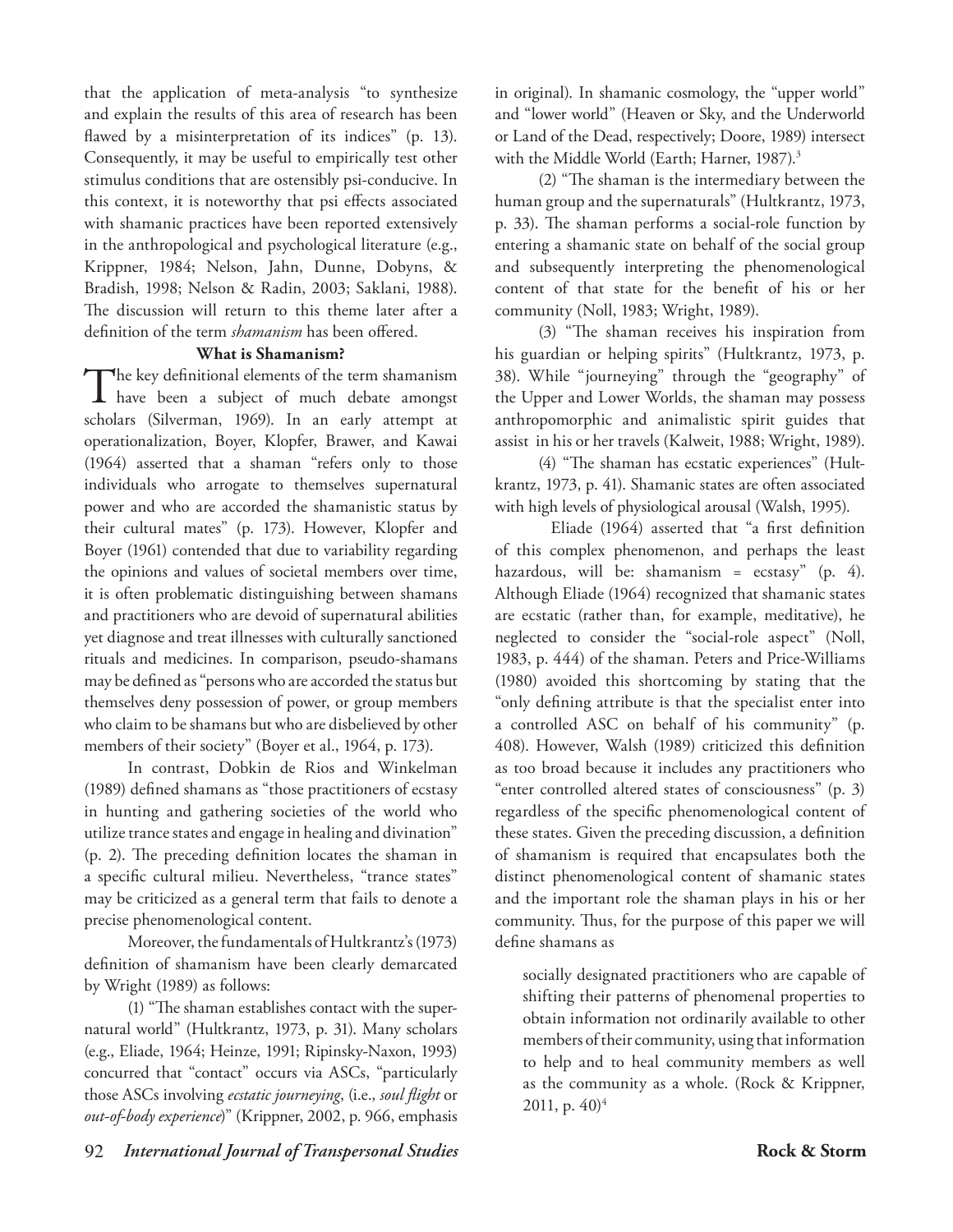### **Shamanism and Psi**

The aforementioned social-role function of shamanism typically involves the shaman accessing "information that is not ordinarily attainable by members of the social group that gave them privileged status" (Krippner, 2002, p. 962). For example, the shaman may wish to access information regarding the geographical location of a plentiful food source that will provide nourishment for the members of his or her social group. Shamans ostensibly access this information during ASCs using psi (e.g., clairvoyance; Rogo, 1987). For example, Krippner (1984) reviewed psi research concerning tribal shamans, and emphasized that shamans cultivate ASCs with the aim of attempting to "locate lost objects, foretell the future, communicate with someone at a distance, or heal an injured person" (p. 4).

Krippner (1984) concluded that, "the shamanistic tradition can yield information that will be helpful in solving some of the enigmas that currently exist in the understanding and control of psi" (p. 4). Indeed, numerous reviews (e.g., Rogo, 1983a, 1983b, 1987) of previous anthropological research suggest that shamanic techniques are associated with psi phenomena such as extrasensory perception (ESP; e.g., precognition). Furthermore, previous research has also investigated the effect of shamanic techniques on psychokinesis (PK). For example, Saklani (1988) tested the PK ability of five adult shamans in Garhwal Himalaya, and reported that the participants were "able to influence plant germination and protect seeds from the deleterious effects of saline" (p. 60).

It is useful to consider the aforementioned link between shamanism and psi in light of the fact that shamanic practices typically involve imagery cultivation (see Noll, 1985). Indeed, Walsh (1995) stated that shamanic practices induce cognitive activity involving mental imagery cultivation whereby the percipient is able to "enter and leave the ASC at will and . . . partly determine the type of imagery and experiences" (pp. 35- 36). Walsh further argued that this "partial control of experience" is similar to the phenomenological effects of lucid dreaming and various imagery techniques used in a psychotherapeutic context (e.g., Jungian active imagination, Wolberg's "Theatre Visualization Technique"). Similarly, Noll (1985) asserted that "shamanism is an ecstatic healing tradition which at its core is concerned with the techniques for inducing, maintaining, and interpreting the experience of enhanced visual mental imagery" (p. 45). In addition, Peters (1989) emphasized the importance of imagery cultivation: "In shamanism, the key to the transpersonal is through visualization" (p. 129). Houran, Lange, and Crist-Houran (1997) provided empirical support for these contentions by analyzing the phenomenology of 30 narratives of shamanic journeying presented by Harner (1990). Houran et al. found that 93.3% involved some form of visual phenomena. Thus, it seems reasonable to conclude that shamanic techniques involve active cognitive processes or, more specifically, the cultivation, mastery and control of mental imagery.

### **The Imagery Cultivation Model**

Storm and Rock's (2009a) *imagery cultivation*  (IC) *model* regards shamanic techniques and, similarly, shamanic-like<sup>5</sup> techniques as being psi-conducive, with the alleged psi signal being somehow embedded in the cultivated imagery. More specifically, the IC model conceptualizes shamanic journeying as an active cognitive process of mental imagery cultivation that allows one to access the unconscious domain of the human psyche, which is considered a wellspring of psi images. Indeed, numerous scholars (e.g., Damery, 1997; Halifax, 1979; Layard, 1930; Overton, 1998) have argued that traveling to the various worlds within the shaman's cosmos is interpretable as "symbolic journeys into the unconscious" (Downton, 1989, p. 75). For example, Downton (1989) asserted that the middle or terrestrial world is the barrier separating the unconscious ("lower world") and conscious ("upper world") elements:

Once the boundary between these realms is broken, the result is a dramatic change as unconscious contents flood into consciousness, transforming it and creating the sense of dismemberment—of being torn to pieces—widely regarded as the first step in the shaman's rebirth. (p. 74)

Thus, the IC model considers mental imagery cultivation directed by shamanic-like journeying instructions to be the critical psi-conducive component of journeying rather than, for example, listening to monotonous drumming, ritualistic dancing, fasting, and so on. The model also notes that a pro-attitude for obtaining a psi-hit and knowledge that previous studies have produced statistically significant results are important psi-modifying variables (see Thalbourne, 2009). Indeed, the psi-permissiveness of psychological variables such as positive expectations and goal-related intentions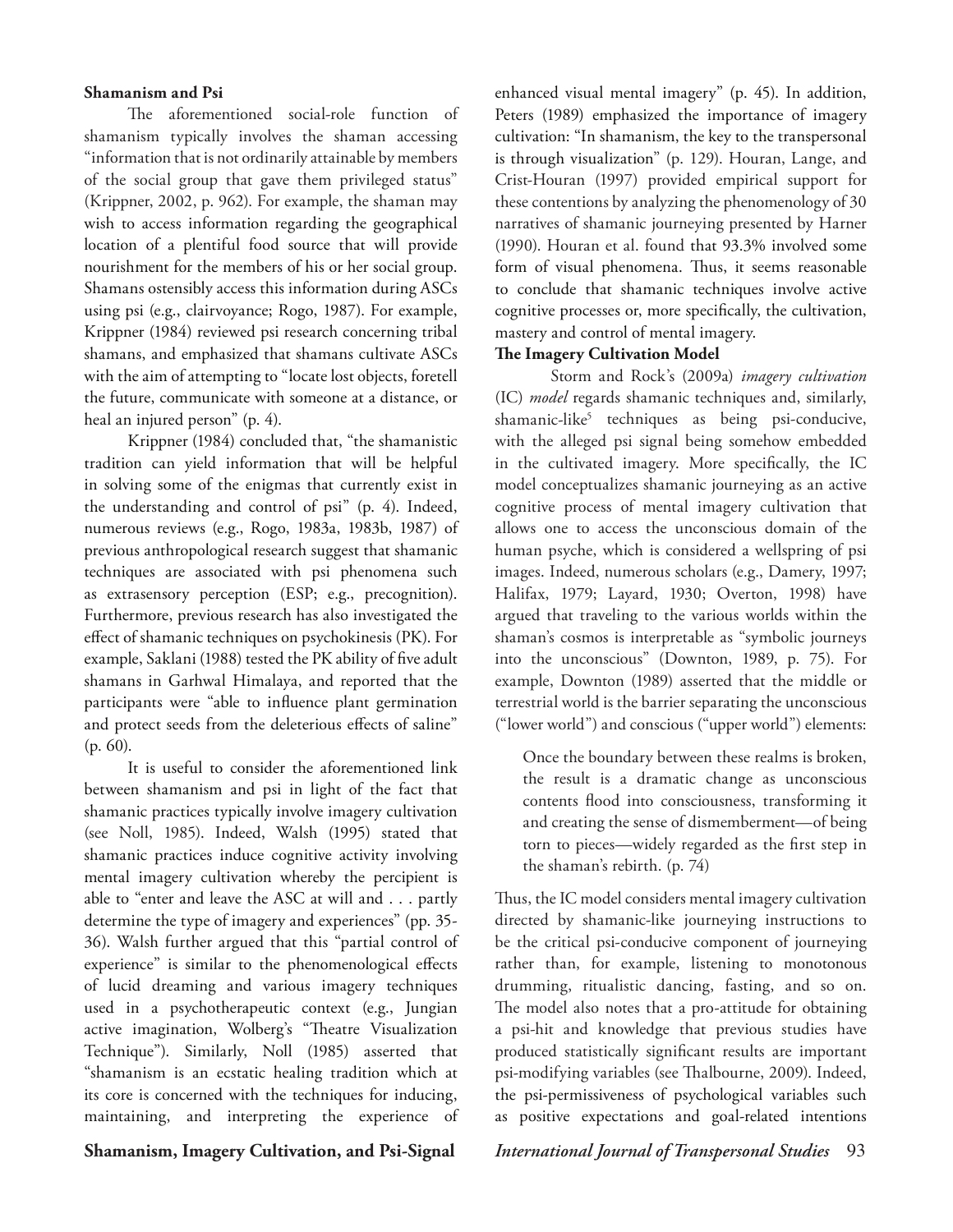may play a psi-facilitating role in shamanic practices in general.

If, as the IC model stipulates, (1) specific forms of mental imagery cultivation allow the percipient to access psi signals; (2) the unconscious is a wellspring of psi images; and (3) as previously argued, shamanic journeying involves mental imagery cultivation that allows one to access the unconscious; then (4) the conjunction of (1), (2), and (3) may account, at least in part, for the previously stated link between shamanism and psi.

The IC model may be empirically tested using the standard picture-identification procedure (see Thalbourne, 1981), but includes additional IC steps: (i) the participant in the shamanic-like condition is instructed to lie on a padded floor-mat, placing a light-proof eye mask over his or her eyes; (ii) the participant is handed a light-proof target envelope containing a line-drawing randomly selected from a set of four pictures (he or she is instructed not to open it); (iii) the participant in the shamanic-like condition is required to cultivate specific shamanic-like visual imagery sequences (e.g., journeying to the "lower world" by visualizing entry into an opening in the Earth such as a "cave" or "animal burrow") while listening to monotonous drumming; (iv) the participant (after the "journeying" session) describes vocally the line drawing that is concealed inside the envelope (mentation is recorded and read back to the participant in order to prompt his or her memory, thereby facilitating the ranking

process); (v) the participant, following conventional picture-identification techniques, ranks from 1 to 4 four pictures from a randomly compiled set of four pictures (i.e., original target picture + three decoys), following the preferential ranking method (see Thalbourne, 1981, pp. 55-56), whereby participants assign rank #1 to the picture "most likely" to be the target picture concealed in the target envelope, rank #2 to the picture "second most likely," and so on, until all four pictures are ranked.

Note that participants in the control condition are also handed lightproof target envelopes, but they are not administered "journeying" instructions or exposed to monotonous drumming. From this point onwards, the control procedure follows that just described in the previous paragraph for picture ranking. Table 1 lists the necessary variables to obtain the goal-state (i.e., a psi-hit) according to the IC model.

The importance of our new and innovative experimental design is underpinned by some key differences compared to the standard Ganzfeld design. These are:

1. The IC model challenges the noise-reduction philosophy, which underpins the Ganzfeld. Ultimately it may facilitate a paradigm shift in parapsychology—a shift from the long-term focus on noise reduction to a possibly more rewarding emphasis on IC.

 Table 1  *Chart of Necessary Variables to Obtain the Goal-State According to the IC Model* \_\_\_\_\_\_\_\_\_\_\_\_\_\_\_\_\_\_\_\_\_\_\_\_\_\_\_\_\_\_\_\_\_\_\_\_\_\_\_\_\_\_\_\_\_\_\_\_\_\_\_\_\_\_\_\_\_\_\_\_\_\_\_\_\_\_\_\_\_ Pro Attitude for obtaining a psi-hit subsequent to the activity of specific imagery cultivation + Knowledge that previous studies have given significant results Knowledge that "journeying" to the "lower world" allows one to access the unconscious domain of the human psyche, which is a wellspring of psi images. The ability to enhance the vividness and controlledness of one's visual imagery in order to "journey" to the "lower world" Confidence that the present experiment could yield significant results V<sub>1</sub> to Vn<sup>a</sup> **V** Goal-state (A psi-hit whereby the target is successfully differentiated from the three decoys) a Following Thalbourne's (2009) psychopractic chart, "V1 to Vn" "is a ceteris paribus clause, referring to all necessary variables that in fact applied but that were not thought of by the experimenter and that were thus not mentioned explicitly in the chart" (p. 103).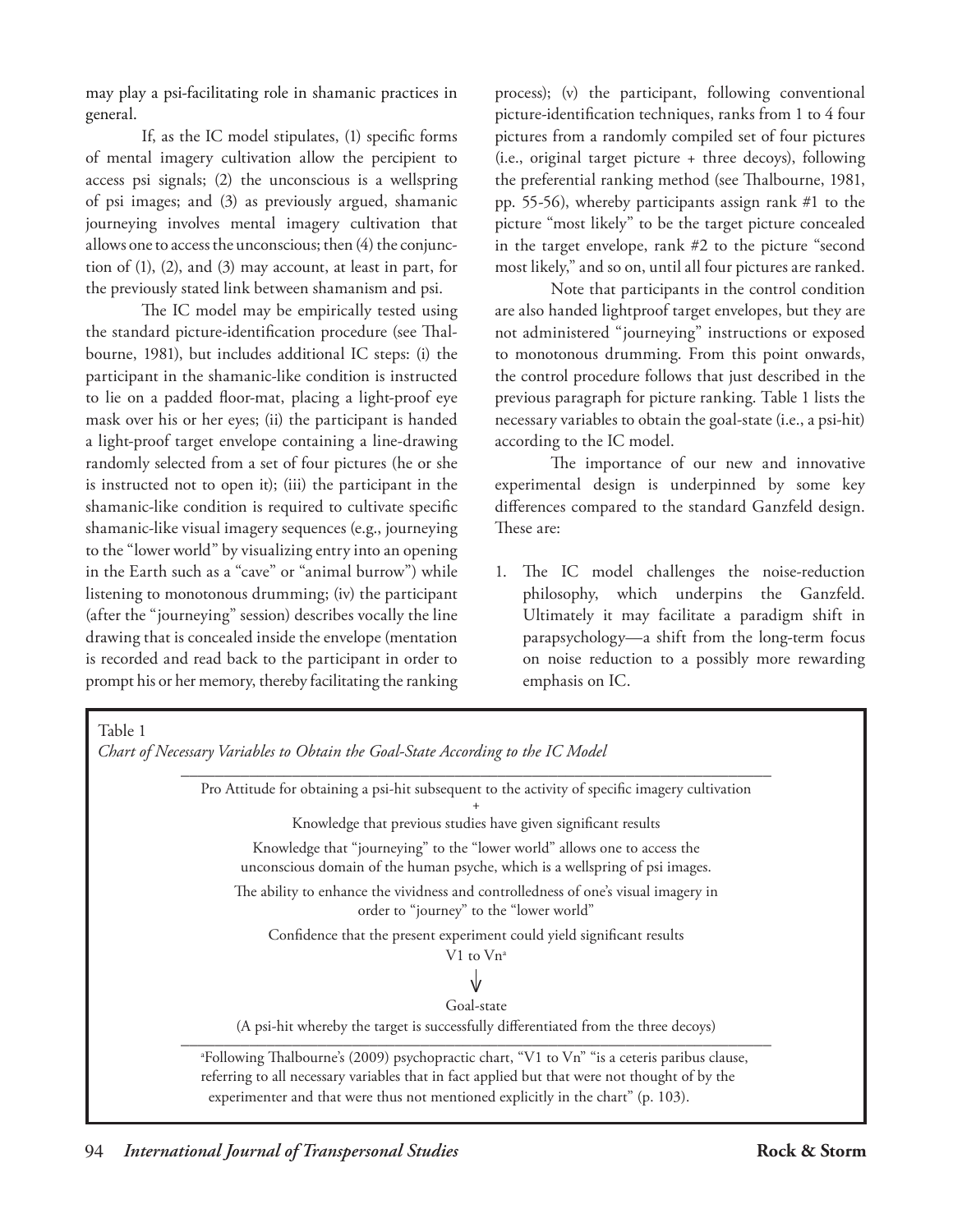- 2. The shamanic-like journeying protocol is far less complex to set up, and thus more economically viable than the Ganzfeld in terms of time and financial cost. In terms of the shamanic-like journeying procedure, there is no need for percipient/agent pairing, and testing can be done with more than one participant (i.e., two or three) in the same session provided they are randomly assigned to one and the same condition for that session. These protocols reduce the time taken up by briefing and debriefing, which can be done in small groups. We stress that we do not endorse group testing unless it specifically serves a purpose of a given researcher. For our IC model, we advocate independent (single-participant) testing wherever possible (see Utts, 1991), and researchers should limit themselves to testing only two or three participants at a time as we have done.
- 3. Following from this second point, we can see a shift from the working hypothesis that telepathy is the prime ESP modality tested in the Ganzfeld design, to the assumption that only clairvoyance may be operative in the IC design. In fact, to be accurate, most Ganzfeld studies conflate telepathy and clairvoyance (referred to as "general" ESP, or GESP) with no way of differentiating the two, whereas the IC design encourages pure clairvoyance because the participant has direct contact with the target, and does not depend on an agent. Telepathy cannot be ruled out of IC (e.g., the IC participant could telepathically read the mind of the target setter), but the IC design could be automated to eliminate this problem. As long as the Ganzfeld experiment uses a recipient and an agent, even the auto-Ganzfeld design cannot eliminate the GESP assumption whereas an auto-IC design would eliminate the GESP assumption.

# **Recent Tests of the IC Model Using Shamanic-like Techniques**

In the first empirical test of the IC model, Storm and Rock (2009b) randomly assigned non-shaman participants  $(N = 108)$  to one of two conditions: (1) a control condition  $(n = 53)$  consisting of sitting quietly with eyes open; or (2) a treatment condition (*n* = 55) that involved shamanic-like journeying instructions followed by 15 minutes of monotonous drumming (8 beats per second, or b.p.s.).<sup>6</sup> Participants were required to describe

verbally, and then rank, a randomly selected concealed line drawing, which they held throughout the condition. The direct hit rate was significant at  $34.5\%$  (where  $P_{\text{MCF}}$ = 25%) in the shamanic-like condition, but the hit rate for the control condition was below chance, 22.6%. The direct hit effect for the treatment group (i.e., 34.5%) was comparable to the mean effect sizes reported in the major Ganzfeld meta-analyses (e.g., Bem & Honorton, 1994).

Storm and Rock's (2009b) procedure requires that controls do not (i) lie down, (ii) close their eyes, (iii) wear eye masks, (iv) follow the visualization instructions, or (v) listen to monotonous drumming, but these are all integral components of Harner's (1990) journeying method. Consequently, Rock and Storm (2010) asserted that matching treatment with control on any of these components would be unwise because it would potentially contaminate the control.7 Indeed, there may be, for example, additive effects between the various components of Harner's (1990) method, and it is currently unclear which, if any, components are psiconducive (see Fig. 1).

In a second study (Rock, Storm, Harris, & Friedman, 2012), we decided to test variations of the IC protocol to locate possible specific sources of the psi effect. The three variations of the IC conditions were: (i) Voice/Drum (the standard IC protocol consisting of exposure to shamanic-like journeying instructions coupled with monotonous drumming), (ii) Voice only, and (iii) Drum only.

Participants in the Voice/Drum condition produced a positive hit rate of 26.9%; participants in the Voice condition produced a positive hit rate of 29.4%; and participants in the Drum condition produced a positive hit rate of 25.9%. None of these hit rates were statistically significant.8 As expected, the control condition produced a non-significant below-chance hit rate of 23.3%.

To obtain a more up-to-date and reliable indication of the situation as it stands for our IC model, we combined the two sets of data (i.e., the data from Storm & Rock, 2009b, and the data from Rock et al., 2012). For the combined shamanic-like group (*N* = 107), direct hits were above chance at 30.8%; however, the statistic did not reach significance ( $p = .101$ , onetailed). The corresponding small effect size ES (where ES  $= z/\sqrt{n}$  of 0.13 equates with the mean ES for a 10-study Ganzfeld database reported by Bem, Palmer, and Broughton (2001) in their meta-analysis. This ES of 0.13

### **Shamanism, Imagery Cultivation, and Psi-Signal** *International Journal of Transpersonal Studies* 95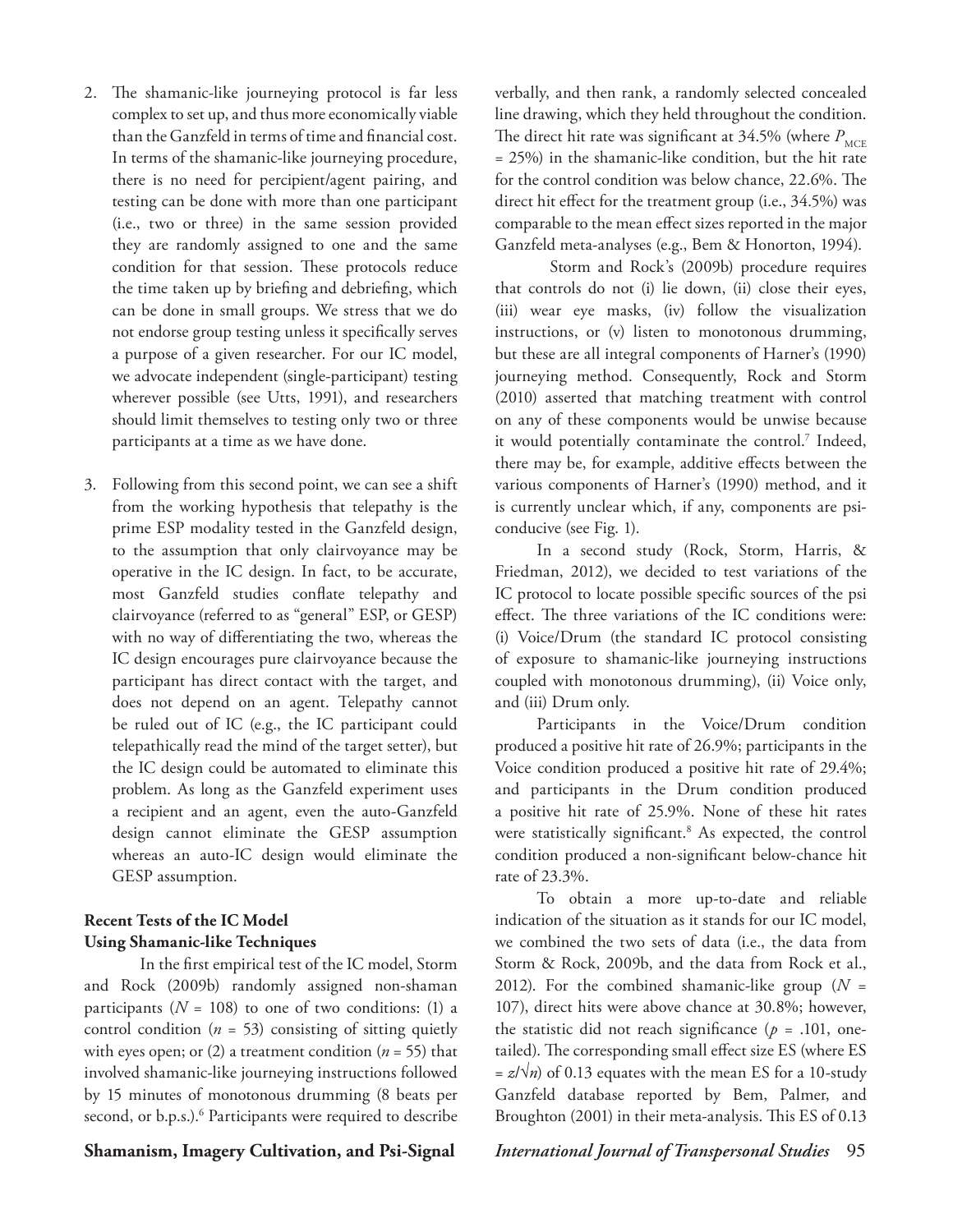

is also comparable to the ES of 0.16 for the most recent 20-study Ganzfeld database reported by Tressoldi, Storm, and Radin (2010; see Table 2).

In stark contrast, for the combined Control group (*N* = 96), direct hits were below chance at 22.9%, and the result was not significant. When the direct-hit performances for the two groups (i.e., shamanic-like and control) were compared, the difference approaches significance,  $\chi^2(1, N = 203) = 1.61, p = .106$  (one-tailed). These findings lend some support to our hypothesis that our IC model rivals the Ganzfeld paradigm.

# **Future Research**

The findings of Storm and Rock (2009b) and<br>
Rock et al. (2012) suggest numerous avenues for future research. For example, if the IC model is correct regarding its stipulation that "journeying" to the "lower world" allows one to access the unconscious domain of the human psyche, which is a wellspring of psi images, then it is the "lower world" that is the psi-conducive shamanic cosmological destination rather than the "upper world." Future research using the IC procedure might experimentally manipulate the cosmological destination and comparatively analyze psi-hit rates. Second, if the IC model has correctly identified the percipient's ability to enhance the vividness and controlledness of his or her visual imagery in order to "journey" to the "lower world" as a necessary variable to obtain a psi-hit, then it may be prudent to experimentally manipulate whether or not a participant receives mental imagery training prior to being administered a shamanic-like treatment and the picture identification task. Similarly, a non-equivalent groups design might be invoked whereby the psi-hit rates of qualified shamanic practitioners and a sample from the general population are compared. Finally, the efficacy of the IC model might be directly compared with the noise reduction model by implementing an experimental protocol that consists of IC, Ganzfeld, and control procedures.

# **Conclusion**

While it is still too early to draw conclusions about the efficacy of our IC model, there is good evidence so far that the shamanic-like journeying technique may be at least as effective and efficient as the Ganzfeld procedure. Also, we cannot state for certain that the shamanic-like journeying condition facilitates psi any better than a control condition, though psi effects were stronger in the former condition (Rock et al., 2012; Storm & Rock, 2009b). For these reasons,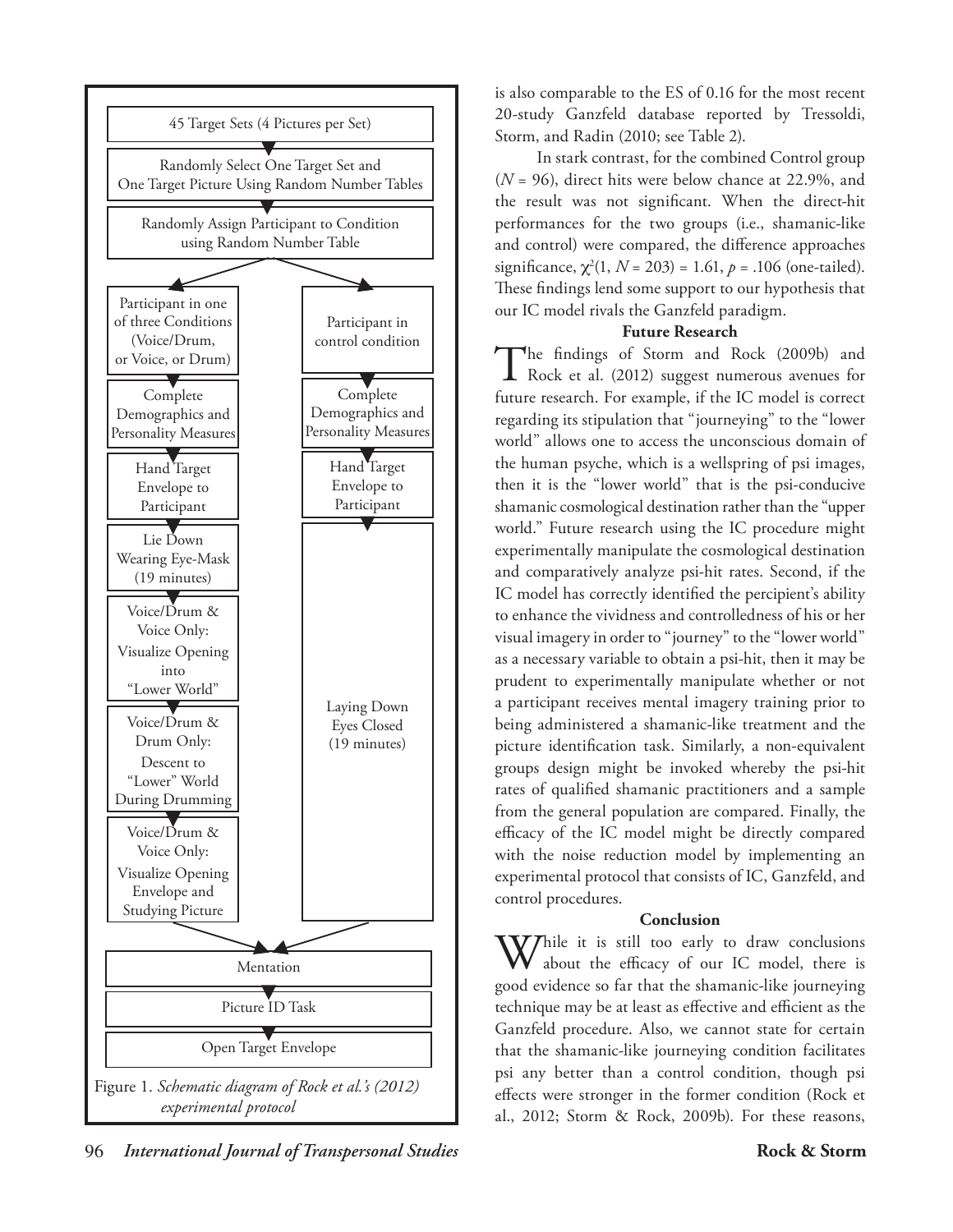| Table 2<br>Performance Comparisons: Five Independent Ganzfeld Meta-Analyses |         |         |      |      |        |               |  |
|-----------------------------------------------------------------------------|---------|---------|------|------|--------|---------------|--|
| Author (Year)                                                               | Studies | $Hit\%$ | π    | ES   | Mean z | $\mathcal{D}$ |  |
| 1. Honorton $(1985)^{a}$                                                    | 28      | 35.0    | 0.62 | 0.24 | 1.25   | .107          |  |
| 2. Bem & Honorton (1994)                                                    | 10      | 32.2    | 0.59 | 0.61 | 2.89   | .002          |  |
| 3. Storm & Ertel $(2001)^b$                                                 | 11      | 31.6    | 0.58 | 0.21 | 0.91   | .181          |  |
| 4. Bem, Palmer, & Broughton (2001)                                          | 10      | 36.7    | 0.64 | 0.13 | 1.26   | .104          |  |
| 5. Tressoldi, Storm, & Radin (2010)                                         | 20      | 31.6    | 0.59 | 0.16 | 1.00   | .159          |  |

a. Cited in Bem and Honorton (1994); b. The *z* scores and effect sizes are adjusted from those given in Storm and Ertel's Table 1 (2001, p. 428).

and on the premise that parapsychologists can reach a greater understanding of paranormal functioning by investigating innovative theory-driven experimental designs that may reveal the nature of psi processes, we see good reason for further research using imagery cultivation techniques.

#### **References**

- Bem, D. J. (1993). The Ganzfeld experiment. *Journal of Parapsychology*, *57*, 101-110.
- Bem, D. J., & Honorton, C. (1994). Does psi exist? Replicable evidence for an anomalous process of information transfer. *Psychological Bulletin*, *115*, 4-18. doi: http://dx.doi.org/10.1037//0033-2909. 115.1.4
- Bem, D. J., Palmer, J., & Broughton, R. S. (2001). Updating the Ganzfeld database: A victim of its own success? *Journal of Parapsychology, 65*, 207-218.
- Bierman, D. J. (2001). On the nature of anomalous phenomena: Another reality between the world of subjective consciousness and the objective world of physics? In P. van Loocke (Ed.), *The physical nature of consciousness* (pp. 269-292). Amsterdam, The Netherlands: John Benjamins B. V.
- Boyer, B. L., Klopfer, B., Brawer, F., & Kawai, H. (1964). Comparisons of the shamans and pseudoshamans of the Apaches of the Mescalero Indian reservation: A Rorschach study. *Journal of Projective Techniques and Personality Assessment*, *28*, 173-180. doi: http://dx.doi.org/10.1080/0091 651X.1964.10120116
- Braud, W. (2005). The farther reaches of psi research: Future choices and possibilities. In L. Storm & M.

A. Thalbourne (Eds.), *Parapsychology in the 21st century: Essays on the future of psychical research* (pp. 38-62). Jefferson, NC: McFarland.

- Damery, P. (1997). Shamanic states in our lives and in analytic practice. In D. Sandner & S. H. Wong (Eds.), *The sacred heritage: The influence of shamanism on analytical psychology* (pp. 71-78). New York, NY: Routledge.
- Daniels, M. (2005). *Shadow, self, spirit: Essays in transpersonal psychology*. Exeter, UK: Imprint Academic.
- Dobkin de Rios, M., & Winkelman, M. (1989). Shamanism and altered states of consciousness: An introduction. *Journal of Psychoactive Drugs*, *21*, 1-7. doi: http://dx.doi.org/10.1080/02791072.1989.1047 2137
- Doore, G. (1989). The new shamans. *Yoga Journal*, *84*, 42-49, 94.
- Downton, D. V. (1989). Individuation and shamanism. *Journal of Analytical Psychology, 34*, 73-88. doi: http://dx.doi.org/10.1111/j.1465-5922.1989.00073.x
- Eliade, M. (1964). *Shamanism: Archaic techniques of ecstasy*. Princeton, NJ: Bollingen Foundation.
- Halifax, J. (1979). *Shamanic voices: A survey of visionary narratives*. New York, NY: Dutton.
- Hansen, G., & Utts, J. (1987). Use of both sum of ranks and direct hits in free-response psi experiments. *Journal of Parapsychology*, *51*, 321- 335.
- Harner, M. (1987). The ancient wisdom in shamanic cultures. In S. Nicholson (Ed.), *Shamanism: An expanded view of reality* (pp. 3-16). Wheaton, IL: Theosophical.
- Harner, M. (1990). *The way of the shaman* (3rd ed.). New York, NY: HarperCollins.

**Shamanism, Imagery Cultivation, and Psi-Signal** *International Journal of Transpersonal Studies* 97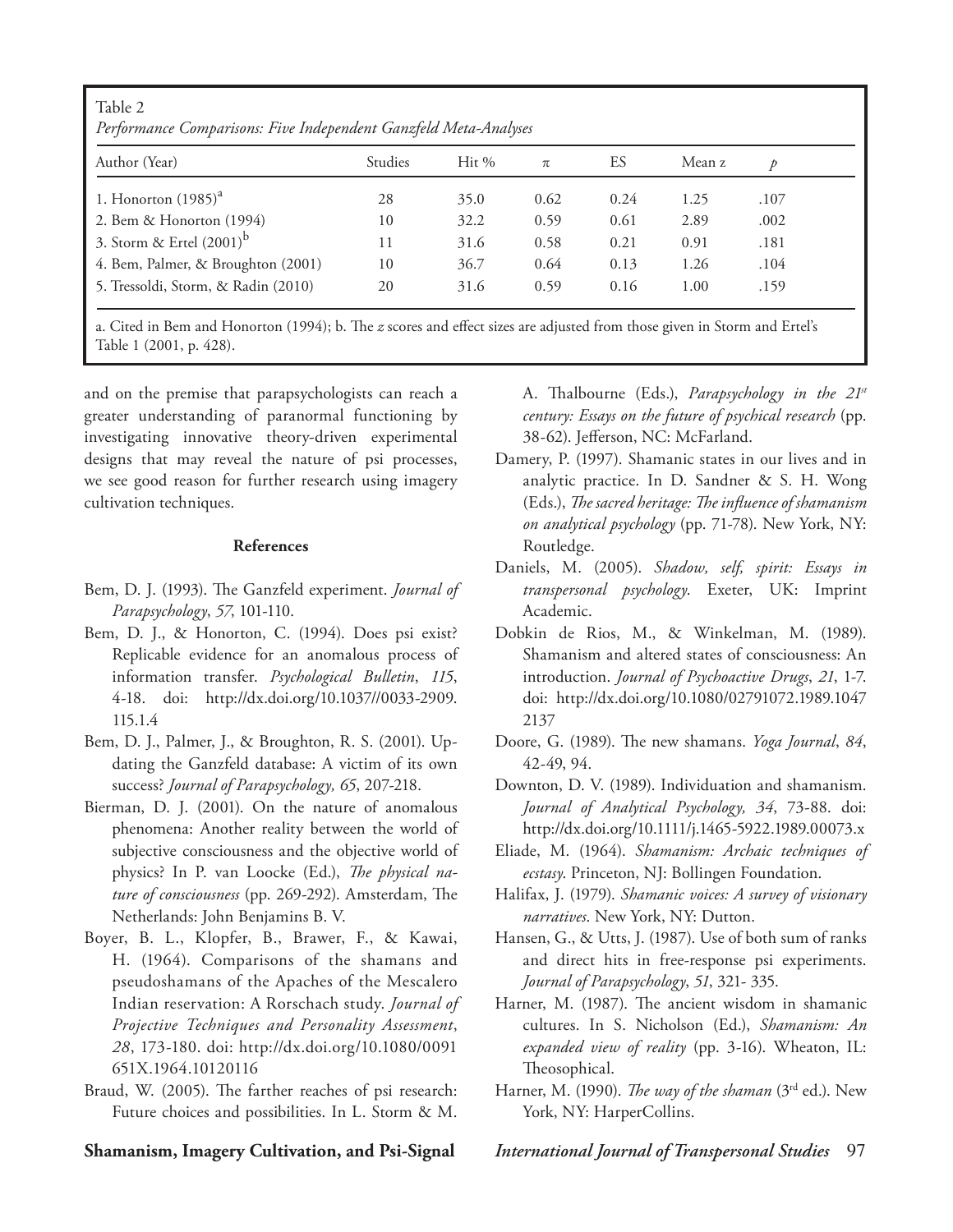- Heinze, R. I. (1991). *Shamans of the 20<sup>th</sup> century*. New York, NY: Irvington.
- Honorton, C. (1974). State of awareness factors in psi activation. *Journal of the American Society for Psychical Research*, *68*, 246-256.
- Honorton, C. (1985). Meta-analysis of psi ganzfeld research: A response to Hyman. *Journal of Parapsychology*, *49*, 51-91.
- Honorton, C. (1993). Rhetoric over substance: The impoverished state of skepticism. *Journal of Parapsychology*, *57*, 191-214.
- Houran, J., Lange, R., & Crist-Houran, M. (1997). An assessment of contextual mediation in trance states of shamanic journeys. *Perceptual and Motor Skills*, *85*, 59-65. doi: http://dx.doi.org/10.2466/pms.1997. 85.1.59
- Hultkrantz, A. (1973). A definition of shamanism. *Temenos*, *9*, 25-37.
- Kalweit, H. (1988). *Dreamtime and innerspace: The world of the shaman*. Boston, MA: Shambhala.
- Klopfer, B., & Boyer, L. B. (1961). Notes on the personality structure of a North American Indian shaman: Rorschach interpretation. *Projective Techniques and Personality Assessment*, *25*, 170-178. doi: http://dx.doi.org/10.1080/08853126.1961.1038 1022
- Krippner, S. (1984). Parapsychological methodology and shamanistic studies. *Psi Research*, *3*(3/4), 4-16.
- Krippner, S. (2002). Conflicting perspectives on shamans and shamanism: Points and counterpoints. *American Psychologist*, *57*(11), 962-977. doi: http:// dx.doi.org/ 10.1037/0003-066X.57.11.962
- Layard, J. T. (1930). Shamanism: An analysis based on comparison with the flying tricksters of Malekula. *Journal of the Royal Anthropological Institute of Great Britain and Ireland*, *60*, 525-550. doi: http://dx.doi. org/10.2307/2843791
- Lepp, T. (2004). Psychopomp. In M. N. Walter & E. J. N. Fridman (Eds.), *Shamanism: An encyclopedia of world beliefs, practices, and culture* (Vol. 1, pp. 217- 218). Santa Barbara, CA: ABC-CLIO.
- Milton, J., & Wiseman, R. (1999). Does psi exist? Lack of replication of an anomalous process of information transfer. *Psychological Bulletin*, *125*, 387-391. doi: http://dx.doi.org/10.1037//0033- 2909.125.4.387
- Nelson, R. D., Jahn, R. G., Dunne, B. J., Dobyns, Y. H., & Bradish, G. J. (1998). FieldREG II: Consciousness

field effects: Replications and explorations. *Journal of Scientific Exploration*, *12*(3), 425-454. doi: http:// dx.doi.org/10.1016/j.explore.2007.03.020

- Nelson, R. D., & Radin, D. I. (2003). FieldREG experiments and group consciousness: Extending REG/RNG research to real-world situations. In W. B. Jonas & C. C. Crawford (Eds.), *Healing, intention, and energy medicine: Science, research methods and clinical implications* (pp. 49-57). Edinburgh, UK: Churchill Livingstone.
- Noll, R.(1983). Shamanism and schizophrenia: A state specific approach to the "schizophrenia metaphor" of shamanic states. *American Ethnologist*, *10*(3), 443- 459. doi: http://dx.doi.org/10.1525/ae.1983.10.3.02a 00030
- Noll, R.(1985). Mental imagery cultivation as a cultural phenomenon: The role of visions in shamanism. *Current Anthropology*, *26*(4), 443-461. doi: http:// dx.doi.org/10.1086/203305
- Overton, J. A. (1998). Shamanism and clinical hypnosis: A brief comparative analysis. *Shaman*, *6*(2), 117-150.
- Pekala, R. J. (1991). *Quantifying consciousness: An empirical approach*. New York, NY: Plenum Press.
- Peters, L. (1989). Shamanism: Phenomenology of a spiritual discipline. *Journal of Transpersonal Psychology*, *21*, 115-37.
- Peters, L., & Price-Williams, D. (1980). Towards an experiential analysis of shamanism. *American Ethnologist*, *7*(3), 397–418. doi: http://dx.doi.org/10. 1525/ae.1980.7.3.02a00010
- Ripinsky-Naxon, M. (1993). *The nature of shamanism*. Albany, NY: State University of New York Press.
- Rock, A. J. (2006). Phenomenological analysis of experimentally induced visual mental imagery associated with shamanic journeying to the lower world. *International Journal of Transpersonal Studies*, *25*, 45-55.
- Rock, A. J. (2010). *Constructivism and shamanic experiences: A psychological study*. Saarbrücken, Germany: Lambert Academic.
- Rock, A. J., Abbott, G., Childargushi, H., & Kiehne, M. (2008). The effect of shamanic-like stimulus conditions and the cognitive-perceptual factor of schizotypy on phenomenology. *North American Journal of Psychology*, *10*(1), 79-98.
- Rock, A. J., Baynes, P. B., & Casey, P. J. (2005). Experimental study of ostensibly shamanic
- 98 *International Journal of Transpersonal Studies* **Rock & Storm**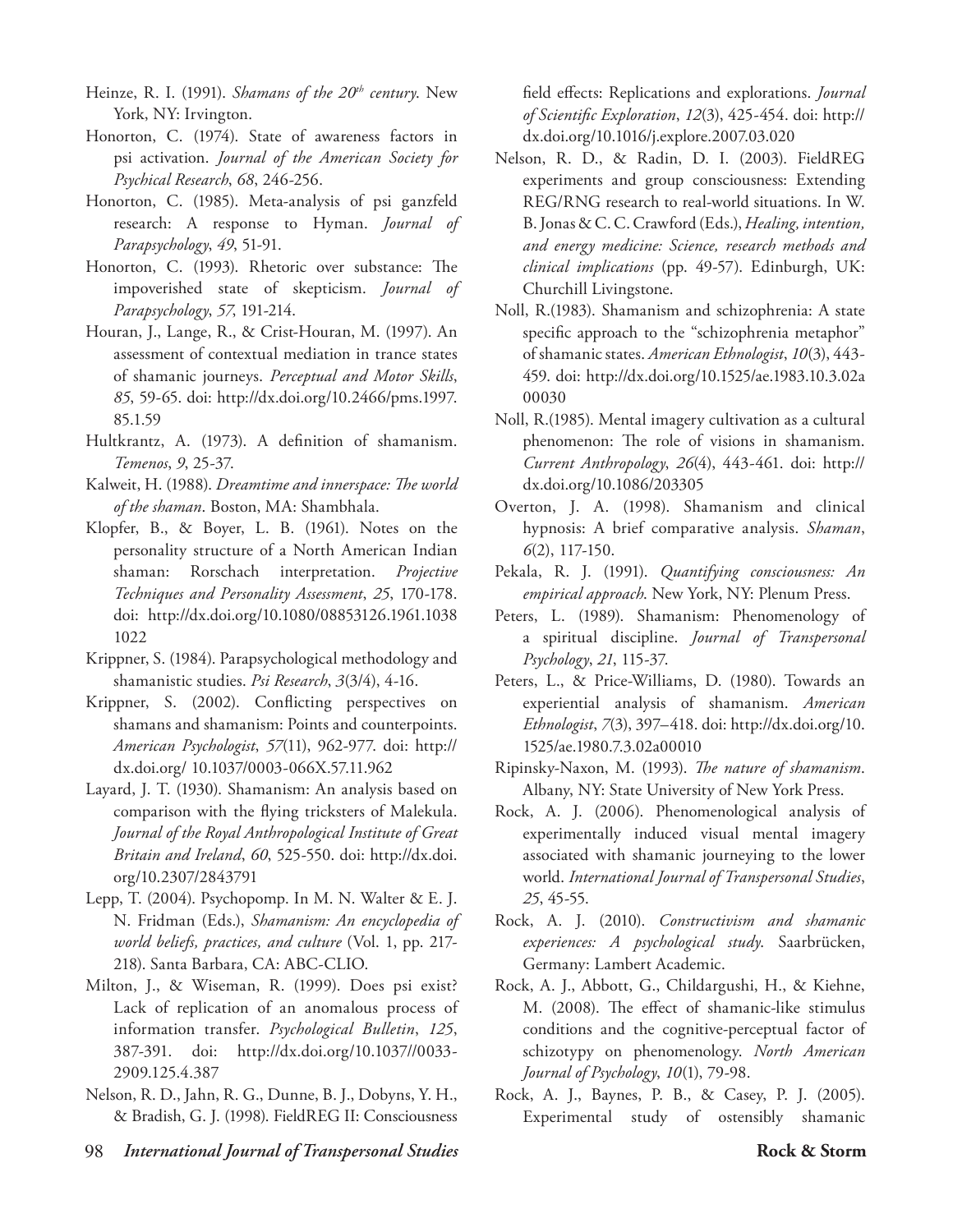journeying imagery in naïve participants I: Antecedents. *Anthropology of Consciousness*, *16*(2), 72-92.

- Rock, A. J., Casey, P J., & Baynes, P. B. (2006). Experimental study of ostensibly shamanic journeying imagery II: Phenomenological mapping and modified affect bridge. *Anthropology of Consciousness*, *17*(1), 65-83. doi: http://dx.doi.org/10.1525/ac. 2006.17.1.65
- Rock, A. J., & Krippner, S. (2008). Proposed criteria for the necessary conditions for shamanic journeying imagery. *Journal of Scientific Exploration*, *22*(2), 215-226.
- Rock, A. J., & Krippner, S. (2011). *Demystifying shamans and their world: A multi-disciplinary study*. Exeter, UK: Imprint Academic.
- Rock, A. J., & Krippner, S. (2012). States of consciousness or states of phenomenology? In A. E. Cavanna & A. Nani (Eds.), *Consciousness: States, mechanisms and disorders* (pp. 55-65). Hauppauge, NY: Nova Science.
- Rock, A. J., & Storm, L. (2010). Shamanic-like journeying and psi: II. Mental boundaries, phenomenology, and the picture-identification task. *Australian Journal of Parapsychology*, *10*(1), 41-68.
- Rock, A. J., Storm, L., Harris, K., & Friedman, H. (2012). Shamanic-like journeying and psi-signal detection: I. In search of the psi-conducive components of a novel experimental protocol. *Journal of Parapsychology*, *76*, 321-347.
- Rock, A. J., Wilson, J. M., Johnston, L. J., & Levesque, J. V. (2008). Ego boundaries, shamanic-like techniques and subjective experience: An experimental study. *Anthropology of Consciousness*, *19*(1), 60-83. doi: http://dx.doi.org/10.1111/j.1556-3537.2008.00003.x
- Rogo, D. S. (1983a). Psi and shamanism: A reconsideration I. *Parapsychology Review*, *14*(5), 12-15.
- Rogo, D. S. (1983b). Psi and shamanism: A reconsideration II. *Parapsychology Review*, *14*(6), 5-9.
- Rogo, D. S. (1987). Shamanism, ESP, and the paranormal. In S. Nicholson (Ed.), *Shamanism: An expanded view of reality* (pp. 133-144). Wheaton, IL: Theosophical.
- Rosenthal, R., & Rubin, D. B. (1989). Effect size estimation for one-sample multiple-choicetype data: Design, analysis, and meta-analysis. *Psychological Bulletin*, *106*, 332-337. doi: http://dx. doi.org/10.1037//0033-2909.106.2.332
- Saklani, A. (1988). Preliminary tests for psi-ability in shamans of Garhwal Himalaya. *Journal of the Society for Psychical Research*, *55*, 60-70.

- Scimeca, G., Boca, S., & Iannuzzo, G. (2001). Ganzfeld experiment and meta-analysis in parapsychology: Extrasensory perception or experimental mistake? A methodological criticism. *Psychometrics Testing Methodology*, *8*(1-2), 13-31.
- Silverman, J. (1969). Shamans and acute schizophrenia. *American Anthropologist*, *69*(1), 21-31. doi: http://dx. doi.org/10.1525/aa.1967.69.1.02a00030
- Solfvin, G. F., Kelly, E. F., & Burdick, D. S. (1978). Some new methods of analysis for preferentialranking data. *Journal of the American Society for Psychical Research*, *72*, 93-114.
- Storm, L. & Barrett-Woodbridge, M. (2007). Psi as compensation for modality impairment: A replication study using sighted and blind participants. *European Journal of Parapsychology*, *22*, 73-89.
- Storm, L., & Ertel, S. (2001). Does psi exist? Comments on Milton and Wiseman's (1999) meta-analysis of ganzfeld research. *Psychological Bulletin*, *127*, 424- 433. doi: http://dx.doi.org/10.1037//0033-2909.127. 3.424
- Storm, L., & Rock, A. J. (2009a). Imagery cultivation vs. noise reduction: Shamanic-like journeying as a psi-conducive alternative to the ganzfeld protocol. *Australian Journal of Parapsychology*, *9*(1), 5-31.
- Storm, L., & Rock, A. J. (2009b). Shamanic-like journeying and psi: I. Imagery cultivation, paranormal belief, and the picture-identification task. *Australian Journal of Parapsychology*, *9*(2), 165- 191.
- Storm, L., & Thalbourne, M. A. (2000). A paradigm shift away from the ESP-PK dichotomy: The theory of psychopraxia. *Journal of Parapsychology*, *64*, 279- 300.
- Storm, L., & Thalbourne, M. A. (2001). Paranormal effects using sighted and vision-impaired participants in a quasi-ganzfeld task. *Australian Journal of Parapsychology*, *1*, 133-170.
- Storm, L., Tressoldi, P. E., & Di Risio, L. (2010). Meta-analyses of free-response studies 1992- 2008: Assessing the noise reduction model in parapsychology. *Psychological Bulletin*, *136*(4), 471- 485.
- Thalbourne, M. A. (1981). Some experiments on the paranormal cognition of drawings with special reference to personality and attitudinal variables (Unpublished doctoral dissertation). University of Edinburgh, Scotland.

# **Shamanism, Imagery Cultivation, and Psi-Signal** *International Journal of Transpersonal Studies* 99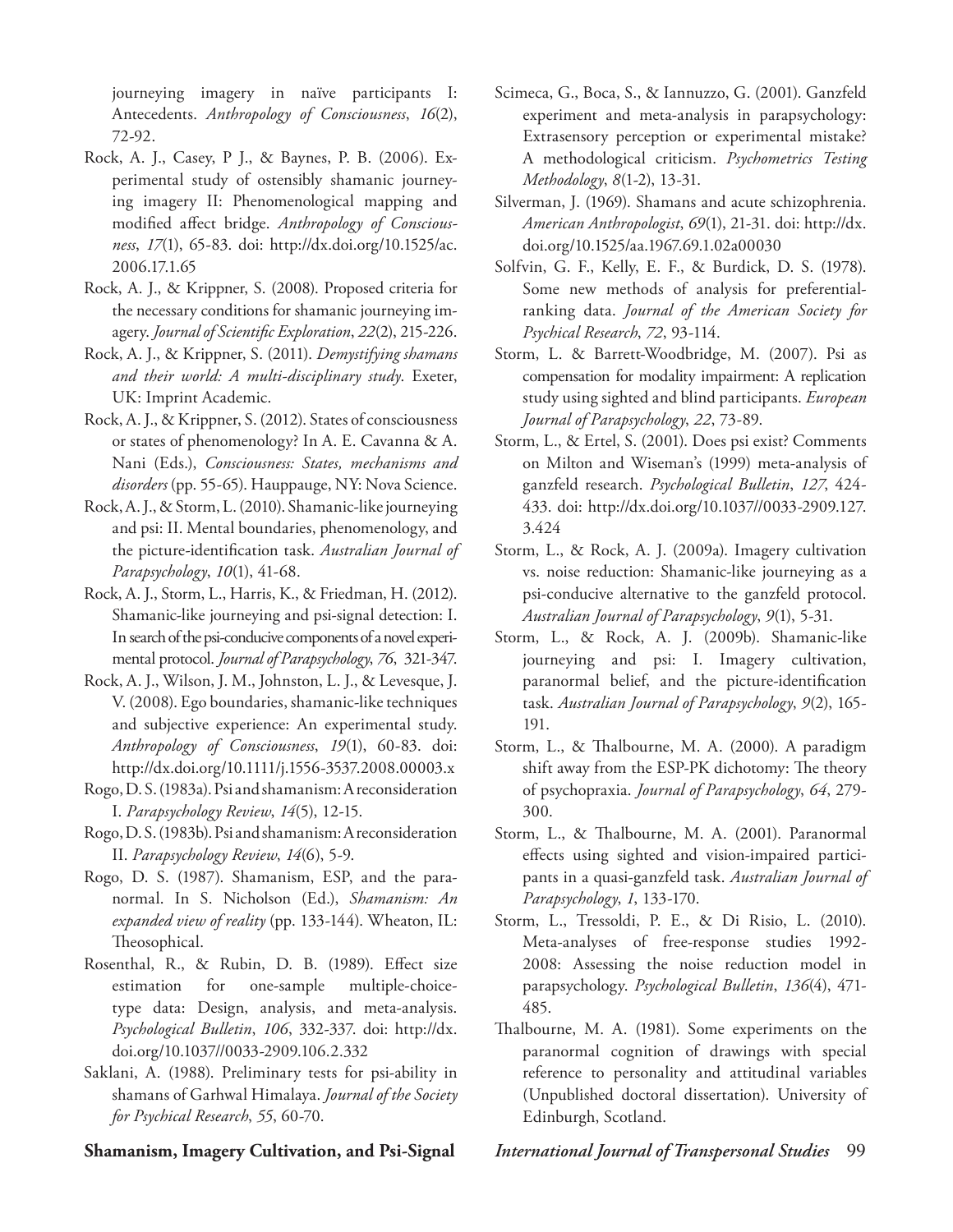- Thalbourne, M. (2009). Things that go bump, by day and by night: An expectancy effect? *Australian Journal of Parapsychology*, *9*(1), 97-109.
- Tressoldi, P. E., Storm L., & Radin, D. (2010). Extrasensory perception and quantum models of cognition. *Neuroquantology: An Interdisciplinary Journal of Neuroscience and Quantum Physics*, *8*(4), S81-87.
- Utts, J. (1991). Replication and meta-analysis in parapsychology. *Statistical Science*, *6*(4), 363-403. doi: http://dx.doi.org/10.1214/ss/1177011577
- Walsh, R. (1989). What is a shaman? Definition, origin and distribution. *Journal of Transpersonal Psychology*, *21*, 1-11.
- Walsh, R. (1995). Phenomenological mapping: A method for describing and comparing states of consciousness. *Journal of Transpersonal Psychology*, *27*, 25-56.
- Woodside, L., Kumar, V. K., & Pekala, R. (1997). Monotonous percussion drumming and trance postures: A controlled evaluation of phenomenological effects. *Anthropology of Consciousness*, *8*, 69-87. doi: http://dx.doi.org/10.1525/ac.1997.8.2-3.69
- Wright, P. (1989). The nature of the shamanic state of consciousness: A review. *Journal of Psychoactive Drugs*, *21*(1), 25-33. doi: http://dx.doi.org/10.1080/ 02791072.1989.10472140

# **Notes**

- 1. The question of whether the Ganzfeld protocol does in fact induce a psi-conducive ASC is usually answered indirectly in two ways. First, Ganzfeld researchers make the reasonable and logical assumption that homogeneous sensory stimulation and relaxation necessarily and favorably help to alter the signal-tonoise ratio (i.e., the psi signal is *enhanced*). Second, and as a consequence of this claim, the subsequent assumption is made that, based on the Ganzfeld meta-analyses, the Ganzfeld design demonstrates consistent, significant, and relatively higher effect sizes compared to its closest parallel, the free-response design, which does not feature an ASC (for comparisons of Ganzfeld with free-response, see Storm & Thalbourne, 2000; Storm, Tressoldi, & Di Risio, 2010).
- 2. It is perhaps noteworthy that Rock and Krippner (2012) argued that "altered states of consciousness"

may be more accurately described as "altered states of phenomenology."

3. However, it is noteworthy that Rock and Krippner (2008) asserted that:

> it would be an oversimplification to assume that all shamanic traditions equate the "lower world" with the land of the dead, and the "upper world" with "sky." For example, Lepp (2004) stated that Mongolian shamans "travel to the Lower World to talk with the dead" (p. 218) but Na-hki and Moso shamans (in the Tibet area) believed that souls should "rise to heaven." (p. 26)

4. Rock and Krippner (2011) stated that:

This definition begins to demystify shamanism, because the definition is operational; that is, each term it uses can be observed and, to some extent, measured. Hence, the definition does not use such terms as "upper world," "spirits," "power animals," or the like. In contrast, many other definitions are mystified because they use, for example, the term "spirits," which we would consider a "hypothetical construct," or perhaps a "social construct" (or both). (p. 40)

5. The vast majority of empirical research concerning shamans has been anthropological and, thus, utilized non-experimental methodologies (e.g., naturalistic observation). However, there has been a recent trend towards investigating experimentally the effect of "shamanic-like" stimulus conditions on non-shamans (e.g., university students; Rock, 2006, 2010; Rock, Baynes, & Casey, 2005; Rock, Casey, & Baynes, 2006; Rock, Abbott, Childargushi, & Kiehne, 2008; Rock, Wilson, Johnston, & Levesque, 2008; Woodside, Kumar, & Pekala, 1997). Rock, Abbott, Childargushi, and Kiehne (2008) suggested that, "techniques may be conceptualised as 'shamanic-like' insofar as they bear some relation to shamanic techniques and yet depart from what may properly be called shamanism" (p. 80). For example, drinking ayahuasca in order to descend to the "lower world" and retrieve a tribal member's "soul" may be considered a shamanic technique, while recreationally using ayahuasca to produce purported alterations in consciousness is merely "shamanic-like."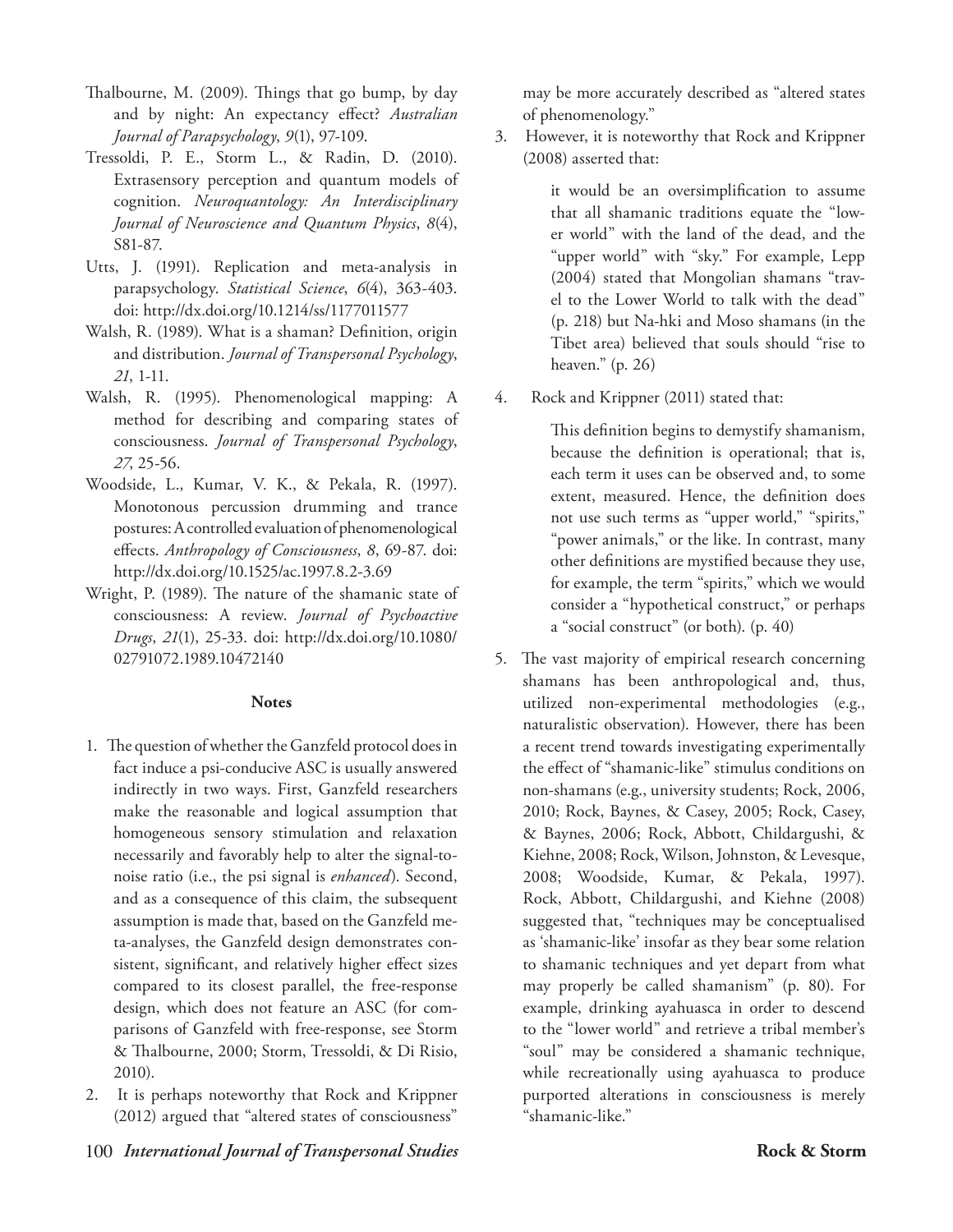- 6. Monotonous drumming at 8 b.p.s. for 15 minutes was used in Storm and Rock's (2009b) study because Rock et al. (2005) found that that it was associated with a statistically significantly higher number of ostensibly shamanic journeying images reported by non-shamans compared to a control condition, whereas, for example, 4 b.p.s. for 10 or 15 minutes and 8 b.p.s. for 10 minutes were not. We acknowledge that Harner (1990) recommends a drumming tempo of 205 to 220 beats-per minute  $\left($  < 4 b.p.s.). However, we also note that Rock et al.'s findings suggest that a more rapid tempo may be required to elicit shamanic-*like* experiences in non-shamans.
- 7. Storm and Rock (2009b) further argued that

a control condition consisting of sitting quietly with eyes open has been proposed here because this particular stimulus condition has repeatedly demonstrated phenomenological effects consistent with ordinary waking consciousness in previous experimental studies (see, for example, Pekala, 1991). (p. 21)

8. Rock et al. (2012) noted that

it is prudent that experimenters be mindful of possible decline effects in their studies as these are common in parapsychology (Bierman, 2001). We accept that testing 200 participants might take its toll on even the most ardent lab experimenter, and perhaps not surprisingly, it was claimed by the third author (KH), who was also the sole experimenter who tested our participants in the lab, that her motivation declined over the course of the experiment. Also, about half-way through the experiment, she admitted (post-testing) to taking a liking to the drum condition, although this preference abated towards the end of the study. Although largely anecdotal, we tested for general trends in our data to see if there were indications of declines, or any other unusual performance biases. We split the data for each of the four conditions into four sub-groups thus forming 16 groups, and found that the directhit percentages were quite wide ranging, but there were no significant trends. Only one out of 16 sub-groups (the drum condition) produced a significant hit-rate of 57.1% ( $p = .02$ ), which was in the third quartile—the four hit rates

deviated significantly from chance,  $\chi^2(3, N =$ 54) = 10.67,  $p = .014$  (two-tailed). Applying the five-percent rule, we might expect 1 in 20 tests to be significant by chance so that this result may be a chance outcome of no special import.

# **Appendix A Instructions to Participants**

Visualize an opening into the earth that you remember from some time in your life. It can be an opening that you remember from your childhood, or one you saw last week, or even today. Any kind of entry into the ground will do—it may be a hole made by a burrowing animal, a cave, a hollow tree stump, a spring, or even a swamp. It can even be a man-made opening. The right opening is one that really feels comfortable to you, and one that you can visualize. Spend a couple of minutes seeing the hole without going in it. Note its details clearly.

# [2-minute pause]

When the drumming begins, visualize your opening into the earth … [5 second pause] …enter it … [5 second pause] … and begin the journey. Are you ready, OK, here we go.

# [Drumming begins.]

Go down through the opening and enter the Tunnel … [5 second pause] … At first the tunnel may be dark and dim … [5 second pause] … It usually goes underground at a slight angle, but occasionally it descends steeply … [5 second pause] … The Tunnel sometimes appears ribbed, and often it bends … [5 second pause] … Occasionally one passes through the Tunnel so fast it is not even seen … [5 second pause] … In following the Tunnel you may run up against a natural wall of stone or some other obstacle … [5 second pause] …When this happens, just go around it or through a crack in it … [5 second pause] … If this fails, simply come back and try again … [5 second pause] … Now continue this journey down the Tunnel until I give you further instructions.

# [Approx. 9 minutes of drumming without accompanying instructions]

You are now reaching the end of the Tunnel … [15 second pause] … you will see a set of doors … [15 second pause] … now visualize the doors in front of you … [15 second pause] … Now push open the doors … [15 seconds] … Now visualize your envelope before you … [30 second pause]… Imagine opening the envelope and look at the picture … [1 minute pause] … Study the picture in all its detail … [1 minute pause] … Remember this information for later.